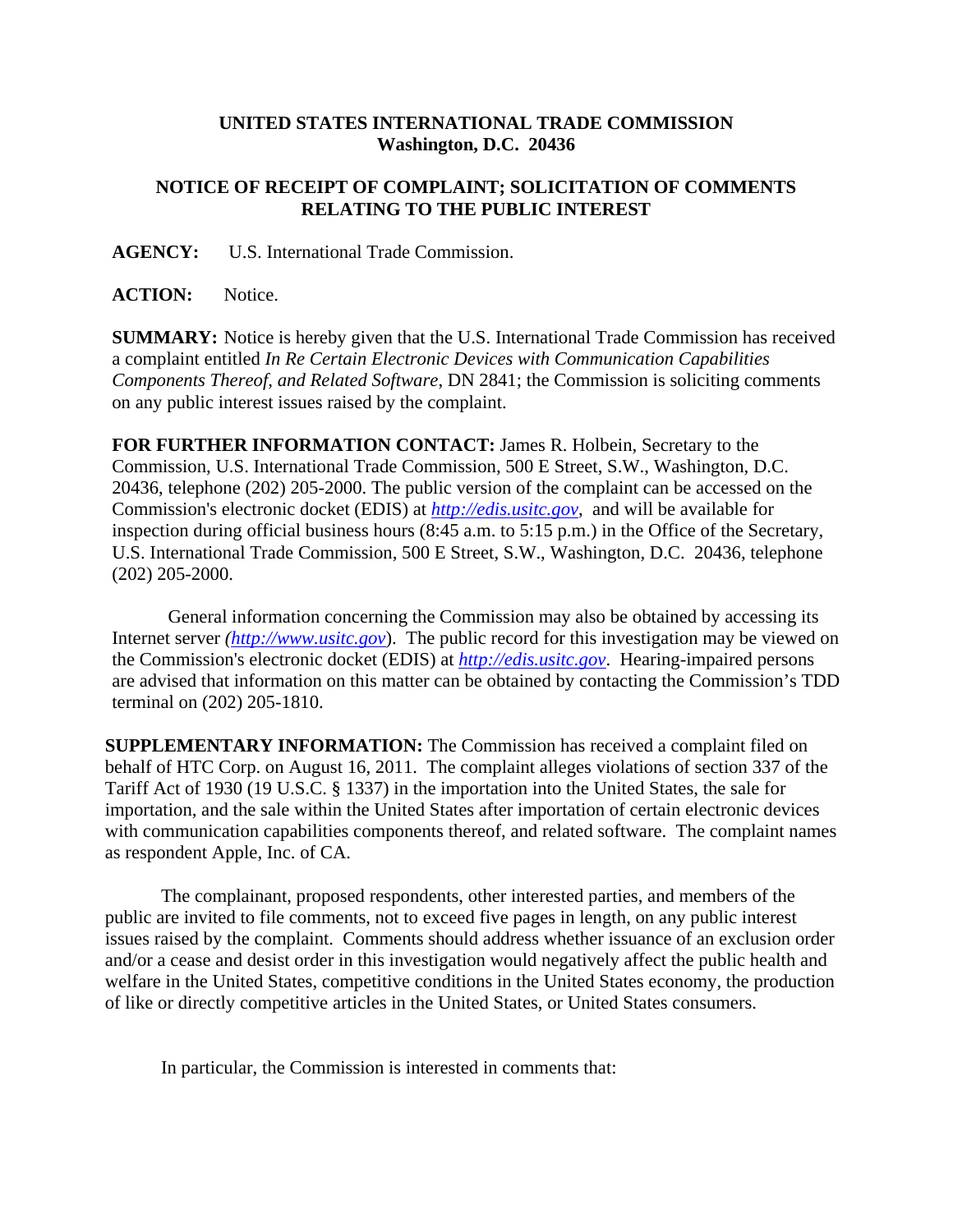- (i) explain how the articles potentially subject to the orders are used in the United States;
- (ii) identify any public health, safety, or welfare concerns in the United States relating to the potential orders;
- (iii) indicate the extent to which like or directly competitive articles are produced in the United States or are otherwise available in the United States, with respect to the articles potentially subject to the orders; and
- (iv) indicate whether Complainant, Complainant's licensees, and/or third party suppliers have the capacity to replace the volume of articles potentially subject to an exclusion order and a cease and desist order within a commercially reasonable time.

Written submissions must be filed no later than by close of business, five business days after the date of publication of this notice in the *Federal Register*. There will be further opportunities for comment on the public interest after the issuance of any final initial determination in this investigation.

Persons filing written submissions must file the original document and 12 true copies thereof on or before the deadlines stated above with the Office of the Secretary. Submissions should refer to the docket number ("Docket No. 2841") in a prominent place on the cover page and/or the first page. The Commission's rules authorize filing submissions with the Secretary by facsimile or electronic means only to the extent permitted by section 201.8 of the rules (see Handbook for Electronic Filing Procedures,

http://www.usitc.gov/secretary/fed\_reg\_notices/rules/documents/handbook\_on\_electronic\_filing. pdf ). Persons with questions regarding electronic filing should contact the Secretary (202-205- 2000).

Any person desiring to submit a document to the Commission in confidence must request confidential treatment. All such requests should be directed to the Secretary to the Commission and must include a full statement of the reasons why the Commission should grant such treatment. *See* 19 C.F.R. § 201.6. Documents for which confidential treatment by the Commission is properly sought will be treated accordingly. All nonconfidential written submissions will be available for public inspection at the Office of the Secretary.

This action is taken under the authority of section 337 of the Tariff Act of 1930, as amended (19 U.S.C. § 1337), and of sections 201.10 and 210.50(a)(4) of the Commission's Rules of Practice and Procedure (19 CFR §§ 201.10, 210.50(a)(4)).

By order of the Commission.